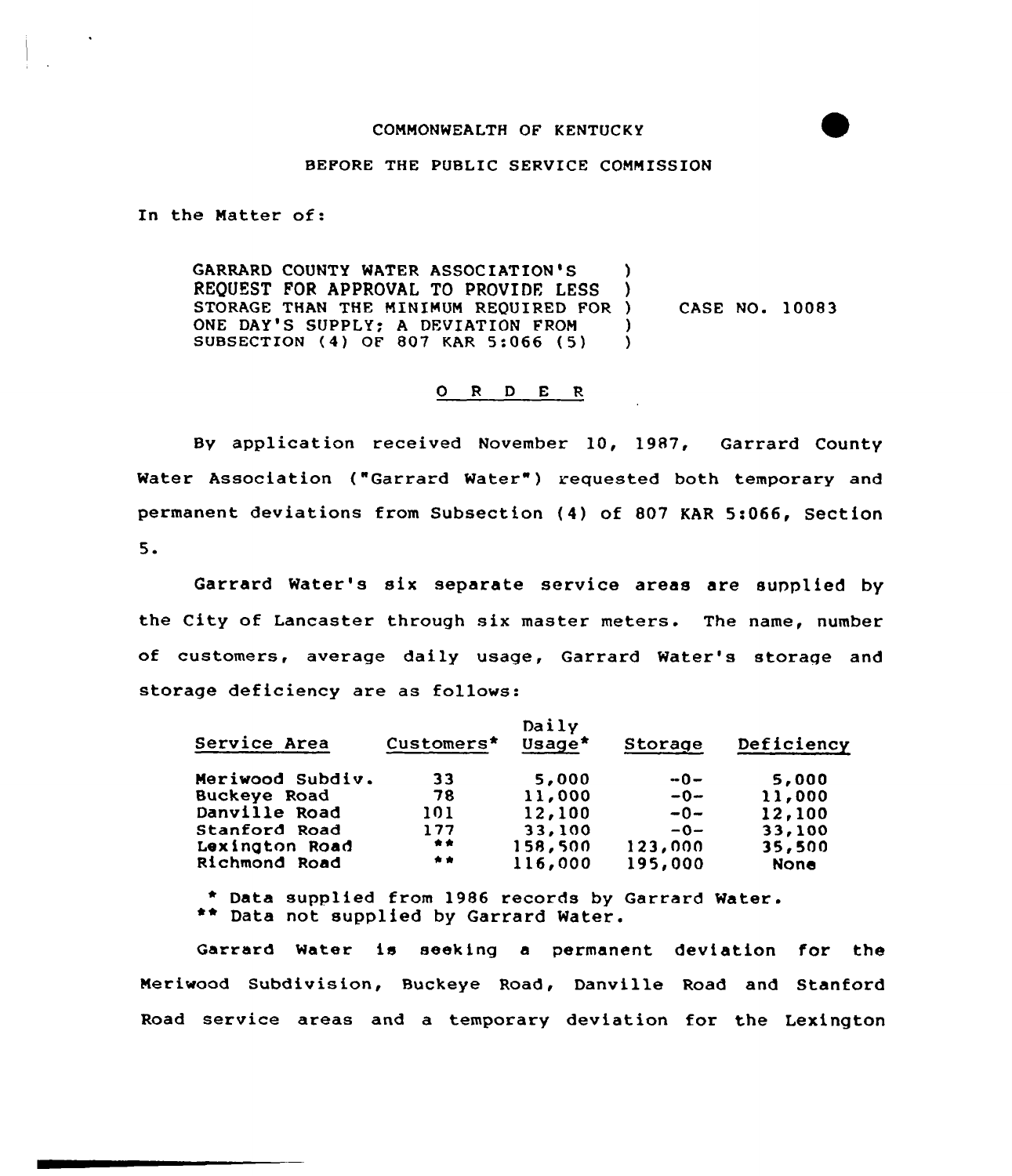Road service area. No deviation is requested for the Richmond Road area where storage exceeds the minimum required for one day' supply.

The application states that a part of Lancaster's 1,000,000 gallons of elevated storage is reserved for Garrard Water. That Lancaster is bound by contract to supply Garrard Water's needs. Purther, that the cost of constructing a storage tank for each of its small service areas prohibits such construction.

Additional information is needed for an adequate and proper consideration of the deviation requested by Garrard Water.

IT IS THEREPORE ORDERED that Garrard Water shall file an original and seven copies of the following information with the Commission with a copy to all parties of record no later than Pebruary 17, 1988.

1. Provide the following information to describe the demands for water on Garrard Water's water distribution system.

a. Total volumes purchased and/or produced annually for 1984, 1985 and 1986.

b. Total volumes purchased and/or produced monthly for the 12 months ending December 31, 1987.

c. Average 24-hour volume purchased and/or produced during the 12 months ending December 31< 1987.

d. Maximum 24-hour volume purchased and/or produced during the 12 months endinq December 31, 1987

Total days and highest number of successive days  $\mathbf{e}$ . that the maximum 24-hour volume was purchased and/or produced during the 12 months ending December 31, 1987.

 $-2-$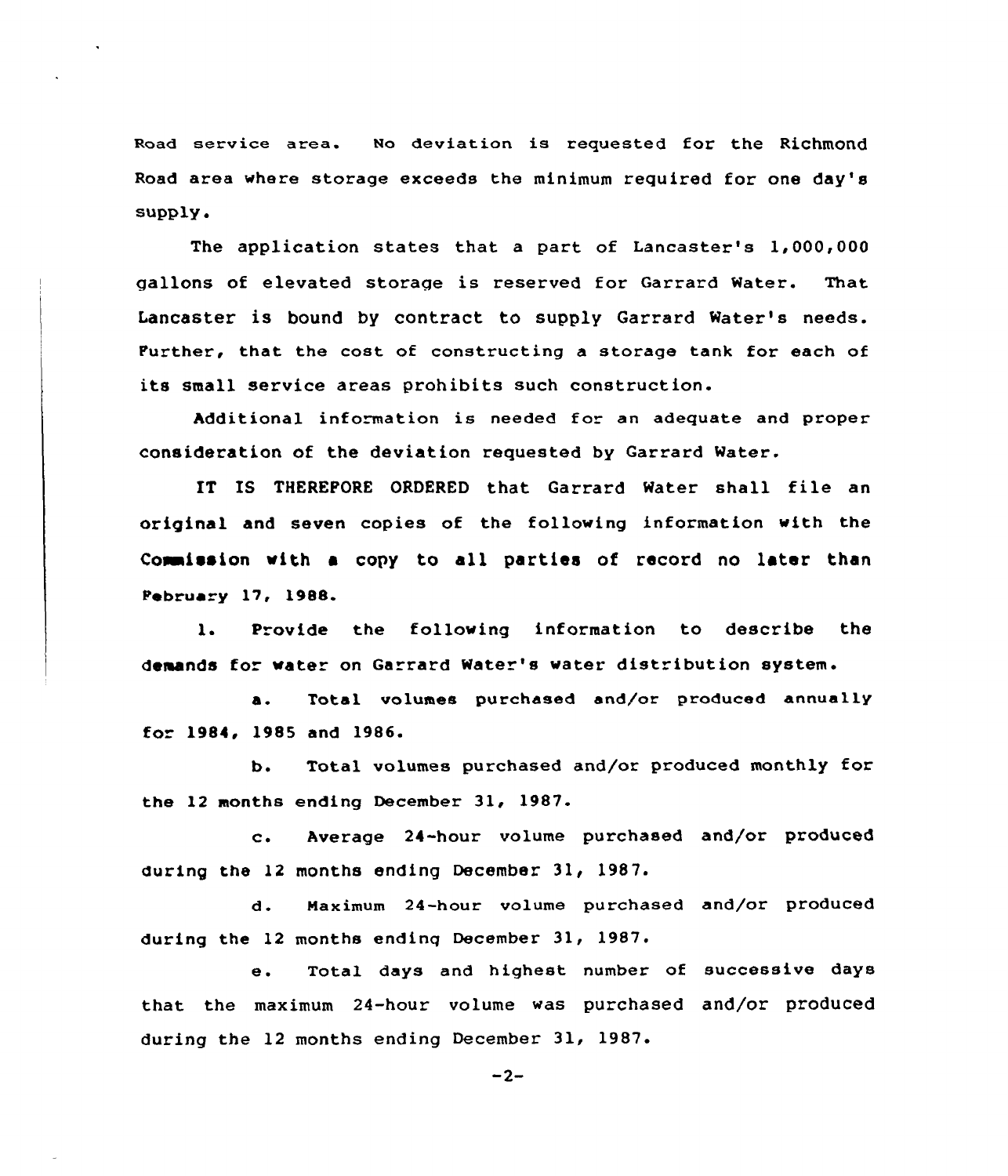f. Projected maximum daily demand volumes for <sup>1990</sup> similar to (d) and (e) above. Describe the method by which these projections were made.

2. Provide a map of Garrard Water's distribution system that shows the location and size of all distribution mains, storage tanks, pumping stations and any other significant features of the system. One inch on this map should not represent more than one mile on the ground.

3. Provide a description of each of Garrard Water's storage facilities including their locations on the system and show total volume of storage on the system.

4. Kist the difference in volumes between total storage and (a) maximum 24-hour volume produced and/or purchased, (b) average 24-hour volume and (c) minimum 24-hour volume.

5. Provide <sup>a</sup> list of Garrard Water's large volume customers by name and service area location. Show their maximum monthly and 24-hour usage by volume and by percentage of Garrard Water' maximum monthly and 24-hour volumes. Describe these customers' water storage and/or distribution facilities if any exist and any sales/purchase agreements now in effect for such customers. Explain any seasonal variations that affect the purchase volumes of any of these customers. Describe Garrard Water's curtailment plan if applicable to any of these customers. Do not list customers that are purchasing less than <sup>5</sup> percent of Garrard Water's maximum monthly volumes.

 $-3-$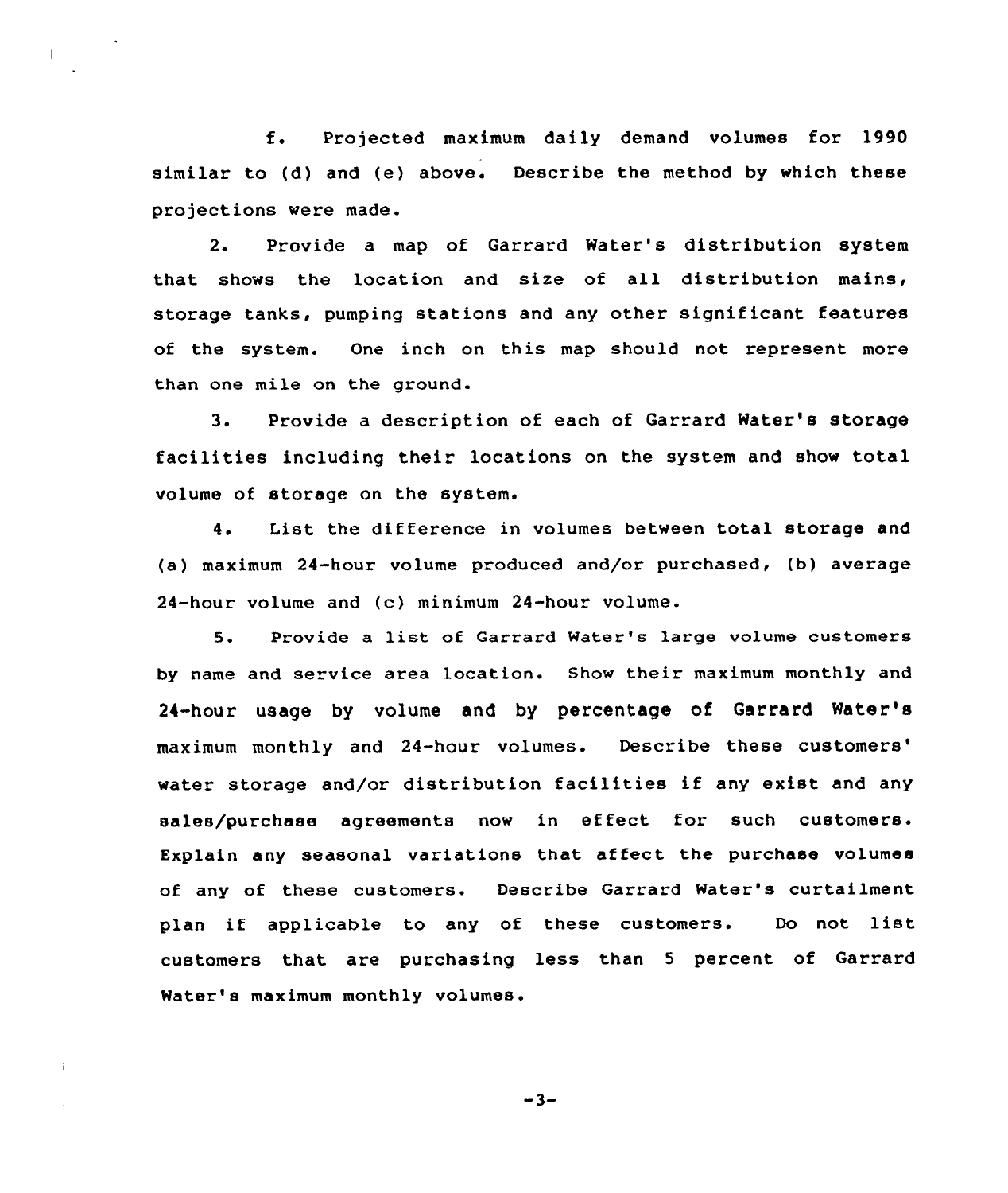6. Provide a technical summary of operational deficiencies of Garrard Water's system that are known from experience or that have been indicated by hydraulic analyses.

7. Show names and addresses of Garrard Water's customers that are providing critical health services and show the service area locations of these customers.

8. Show number of hours under present operating conditions that service can be continued to hospitals, schools and other similar facilities after an interruption of service by supplier when the supply requirements to be met are: (a} maximum 24-hour volume, (b) average 24-hour volume and (c} minimum 24-hour volume Provide supplemental information as needed to explain how results for (a), (b) and (c) were obtained.

9. Describe past periods of interruption by the supplier for Garrard Water. List dates and total days or hours of interruption.

10. Provide detailed information on supplier's system that delivers water to Garrard Mater. Include location and capacity of (a) treatment plant, (b) pumping stations, (c) storage tanks and any other facilities required for the delivery of water to Garrard water. Give the 24-hour capacity and maximum 24-hour production of plant for the 12 months ending December 31, 1987.

ll. Does Garrard Water's purchase agreement place <sup>a</sup> limit on the daily or monthly volumes that its supplier will furnish? If so, define these limits. If supplier provides certain volumes of storage for Garrard Water, provide a copy of the agreement that insures the provision of this storage by supplier and a statement

 $-4-$ 

سند ساعت با الله

المتوارث القائلة المستقلة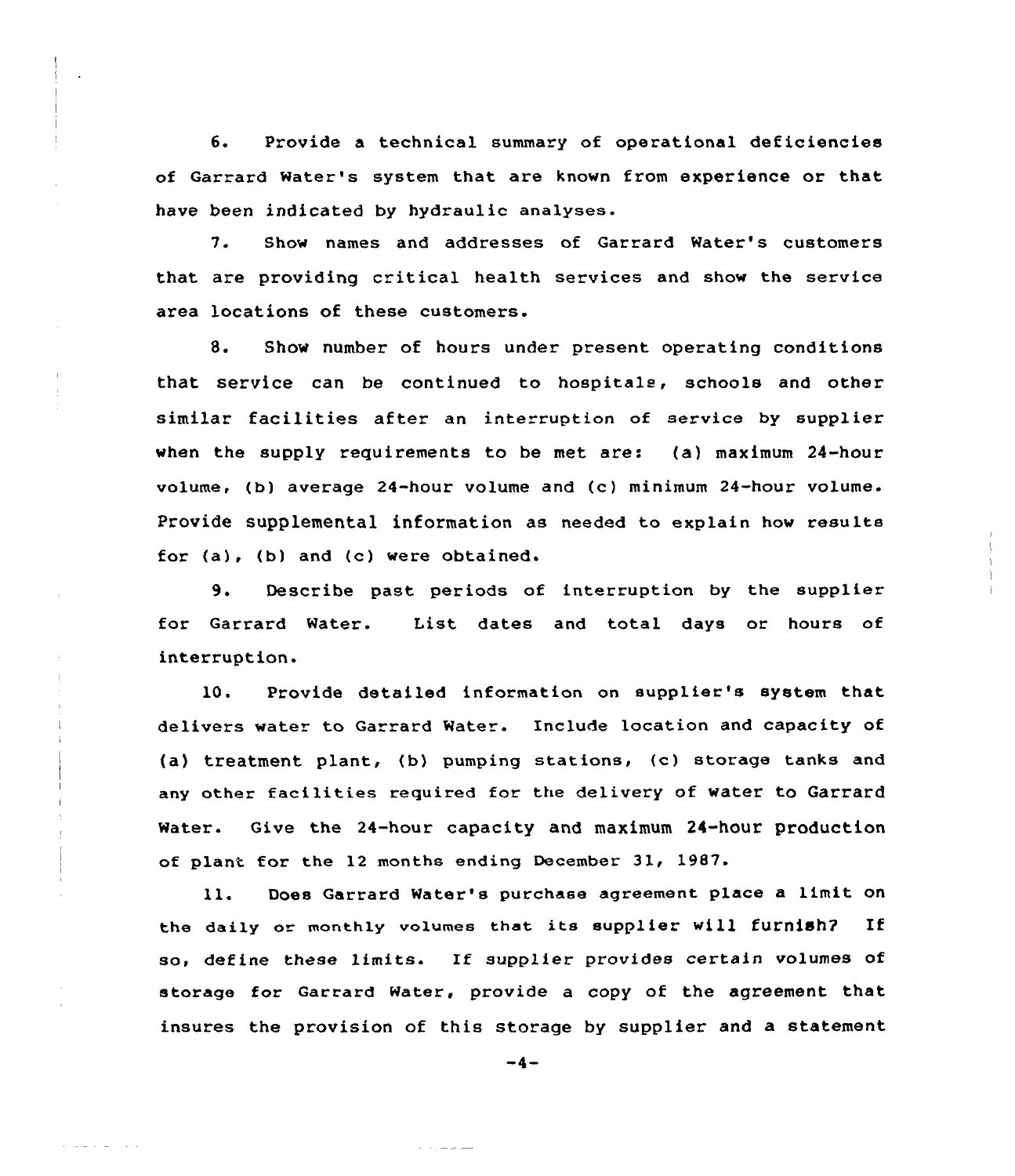reflecting Garrard Water's assessment of reliability of this agreement. Provide a copy of Carrard Water's purchase agreement if its particulars cannot be readily described and note the particulars of interest to the instant case. Describe any curtailment aspects of the contract.

12. Describe supplier's capability for delivery of water pressure and volume at each point of delivery to Garrard Water. Describe those features of supplier's system that limit its capacity for delivery of water pressure and volume to Garrard Water. Such features may include: (a) distance between supplier's tank and supplier's point of connection with Garrard Water, (b) size of the connecting main between Garrard Water and its supplier's tank, (c) capacity of supplier's treatment plant, (d) age of supplier's treatment plant, (e) condition of supplier's treatment plant, (f) capacity and condition of supplier's pumping stations and tanks and supplier's general ability to respond to the needs of Garrard Water.

13. If the Farmers Home Administration ("FmHA") is the holder of either all or a part of Garrard Water's long-term debt, provide <sup>a</sup> copy of an FmHA letter stating its position with regard to the storage volume provided by Qarrard Water and its request for a deviation from PSC regulations.

14. Describe Garrard Water's planning to date including its efforts to secure financing for construction of additional storage facilities.

If the above listed items of information cannot be provided by February 17, 1988, Garrard Water should submit a motion for an

 $-5-$